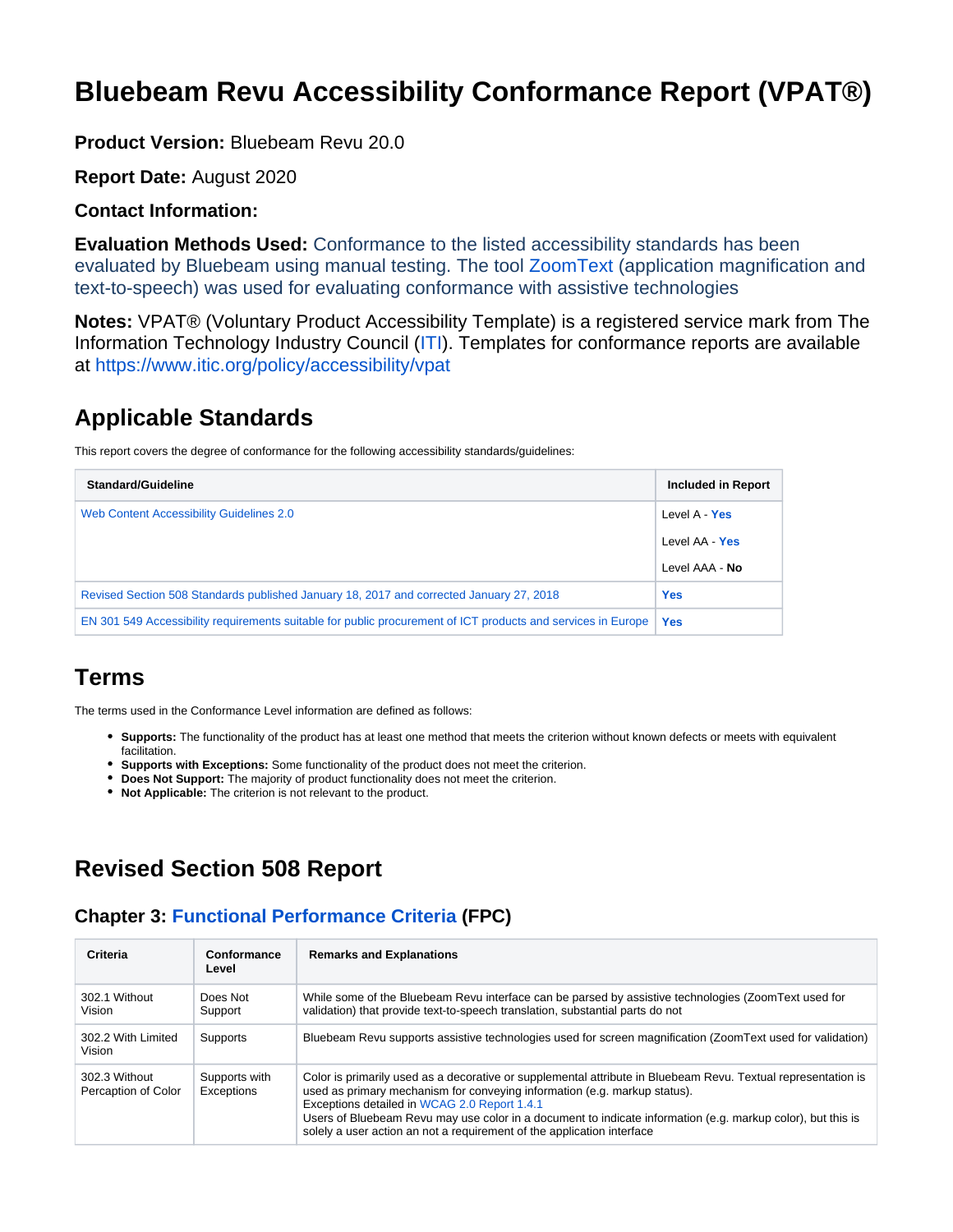| 302.4 Without<br>Hearing                                                | Not Applicable | Bluebeam Revu does not include audio-only features that require hearing to be used                                                                                                                                                                                                                                                                         |
|-------------------------------------------------------------------------|----------------|------------------------------------------------------------------------------------------------------------------------------------------------------------------------------------------------------------------------------------------------------------------------------------------------------------------------------------------------------------|
| 302.5 With Limited<br>Hearing                                           | Not Applicable | Bluebeam Revu does not include audio-only features that require hearing to be used                                                                                                                                                                                                                                                                         |
| 302.6 Without<br>Speech                                                 | Not Applicable | Bluebeam Revu does not include features that require speech input                                                                                                                                                                                                                                                                                          |
| 302.7 With Limited<br>Manipulation                                      | Supports       | Bluebeam Revu supports standard input devices such as user-provided keyboards and pointing devices.<br>Some document manipulation may require fine motor controls, but is not required by the Revu user interface.<br>Some convenience features (e.g. keyboard shortcuts) require simultaneous actions, but are not required by<br>the Revu user interface |
| 302.8 With Limited<br>Reach and Strength                                | Not Applicable | Bluebeam Revu does not include features that require particular levels of reach or strength to operate                                                                                                                                                                                                                                                     |
| 302.9 With Limited<br>Language,<br>Cognitive, and<br>Learning Abilities | Supports       |                                                                                                                                                                                                                                                                                                                                                            |

# **Chapter 4: [Hardware](https://www.access-board.gov/guidelines-and-standards/communications-and-it/about-the-ict-refresh/final-rule/text-of-the-standards-and-guidelines#401-general)**

**Notes:** Bluebeam Revu is a desktop software application and is not subject to the requirements of this section

## **Chapter 5: [Software](https://www.access-board.gov/guidelines-and-standards/communications-and-it/about-the-ict-refresh/final-rule/text-of-the-standards-and-guidelines#501-general)**

| Criteria                                        | Conformance<br>Level                          | <b>Remarks and Explanations</b>                                                                    |
|-------------------------------------------------|-----------------------------------------------|----------------------------------------------------------------------------------------------------|
| 501.1 Scope - Incorporation of WCAG 2.0 AA      | See WCAG 2.0<br>Report                        |                                                                                                    |
| 502 Interoperability with Assistive Technology  | Heading Cell - No<br><b>Response Required</b> |                                                                                                    |
| 502.2.1 User Control of Accessibility Features  | Not Applicable                                | Bluebeam Revu is not considered Platform Software as defined by Section<br>508                     |
| 502.2.2 No Disruption of Accessibility Features | Supports                                      | Bluebeam revu is compatible with operating system accessibility features<br>configured by the user |
| 502.3 Accessibility Services                    | Heading Cell - No<br><b>Response Required</b> |                                                                                                    |
| 502.3.1 Object Information                      | Does Not Support                              | See WCAG 2.0 Report 4.1.2                                                                          |
| 502.3.2 Modification of Object Information      | Does Not Support                              | See WCAG 2.0 Report 4.1.2                                                                          |
| 502.3.3 Row, Column, and Headers                | Does Not Support                              | See WCAG 2.0 Report 4.1.2                                                                          |
| 502.3.4 Values                                  | Does Not Support                              | See WCAG 2.0 Report 4.1.2                                                                          |
| 502.3.5 Modification of Values                  | Does Not Support                              | See WCAG 2.0 Report 4.1.2                                                                          |
| 502.3.6 Label Relationships                     | Does Not Support                              | See WCAG 2.0 Report 3.3.2                                                                          |
| 502.3.7 Hierarchical Relationships              | Does Not Support                              | Not all parent-child relationships between UI elements can be<br>programmatically determined       |
| 502.3.8 Text                                    | Does Not Support                              | Not all text elements in Bluebeam Revu can be programmatically<br>determined                       |
| 502.3.9 Modification of Text                    | Does Not Support                              | Not all text that can be set by users can be set programmatically                                  |
| 502.3.10 List of Actions                        | Does Not Support                              | Not all UI elements in Bluebeam Revu report available actions<br>programmatically                  |
| 502.3.11 Actions on Objects                     | Does Not Support                              | Not all UI elements in Bluebeam Revu allow programmatic execution of<br>available actions          |
| 502.3.12 Focus Cursor                           | Supports                                      | Bluebeam Revu uses visual changes to elements to indicate current text<br>input focus              |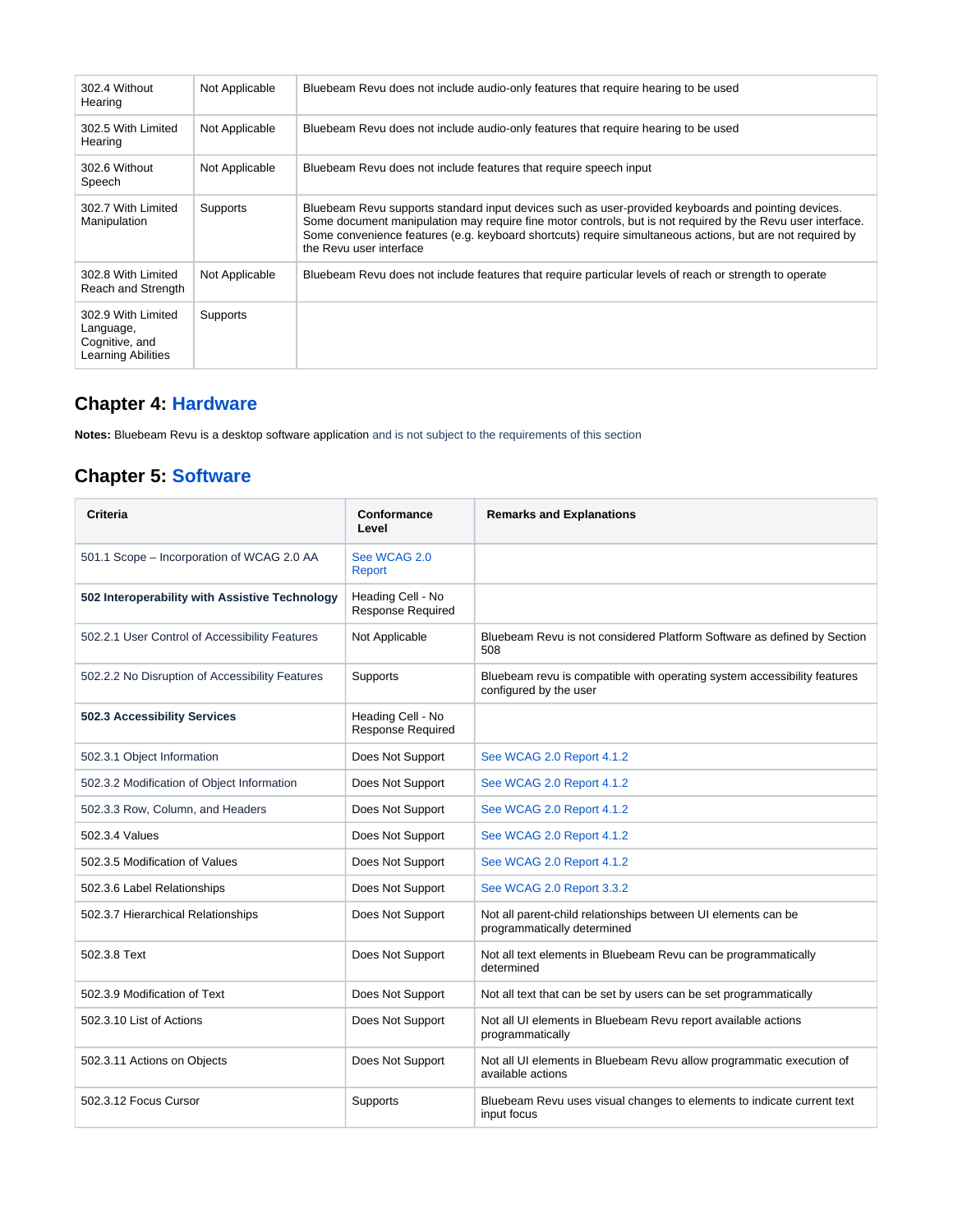| 502.3.13 Modification of Focus Cursor                                                  | Supports                                      | Text input in Bluebeam Revu uses standard Windows text-box controls<br>that expose attributes to assistive technologies            |
|----------------------------------------------------------------------------------------|-----------------------------------------------|------------------------------------------------------------------------------------------------------------------------------------|
| 502.3.14 Event Notification                                                            | Does Not Support                              | Not all UI elements in Bluebeam Revu communicates event notifications in<br>a manner available to assistive technologies           |
| 502.4 Platform Accessibility Features                                                  | Not Applicable                                | Bluebeam Revu is not considered Platform Software as defined by Section<br>508                                                     |
| 503 Applications                                                                       | Heading Cell - No<br><b>Response Required</b> |                                                                                                                                    |
| 503.2 User Preferences                                                                 | Does Not Support                              | Bluebeam Revu provides dark and light application themes, but not<br>detailed settings for color, contrast, font, and focus cursor |
| 503.3 Alternative User Interfaces                                                      | Not Applicable                                | Bluebeam Revu does not provide an alternative user interface that<br>functions as assistive technology                             |
| 503.4 User Controls for Captions and Audio<br>Description                              | Heading Cell - No<br><b>Response Required</b> |                                                                                                                                    |
| 503.4.1 Caption Controls                                                               | Not Applicable                                | Bluebeam Revu does not display video with synchronized audio                                                                       |
| 503.4.2 Audio Description Controls                                                     | Not Applicable                                | Bluebeam Revu does not display video with synchronized audio                                                                       |
| 504 Authoring Tools                                                                    | Heading Cell - No<br><b>Response Required</b> |                                                                                                                                    |
| 504.2 Content Creation or Editing (if not<br>authoring tool, enter "not applicable")   | Does Not Support                              | Document creating and editing features in Bluebeam Revu do not conform<br>to WCAG 2.0                                              |
| 504.2.1 Preservation of Information Provided for<br>Accessibility in Format Conversion | Does Not Support                              |                                                                                                                                    |
| 504.2.2 PDF Export                                                                     | Supports                                      | Bluebeam Revu exports PDF that conform to PDF standard 1.7 or higher                                                               |
| 504.3 Prompts                                                                          | Does Not Support                              | Bluebeam Revu does not prompt users to create documents that conform<br>to WCAG 2.0                                                |
| 504.4 Templates                                                                        | Does Not Support                              | PDF templates in Bluebeam Revu have not been evaluated to conform to<br><b>WCAG 2.0</b>                                            |

### **Chapter 6: [Support Documentation and Services](https://www.access-board.gov/guidelines-and-standards/communications-and-it/about-the-ict-refresh/final-rule/text-of-the-standards-and-guidelines#601-general)**

**Notes:** This report covers accessibility conformance for the Bluebeam Revu product and does not evaluate documentation or support services

# **EN 301 549 Report**

## **Chapter 4: [Functional Performance Statements](http://www.etsi.org/deliver/etsi_en/301500_301599/301549/01.01.02_60/en_301549v010102p.pdf#page=22) (FPS)**

| <b>Criteria</b>                                   | Conformance<br>Level        | <b>Remarks and Explanations</b>                                                                                                                                                                                                                                                                                                                                                                                                     |
|---------------------------------------------------|-----------------------------|-------------------------------------------------------------------------------------------------------------------------------------------------------------------------------------------------------------------------------------------------------------------------------------------------------------------------------------------------------------------------------------------------------------------------------------|
| 4.2.1 Usage<br>without vision                     | Does Not<br>Support         | While some of the Bluebeam Revu interface can be parsed by assistive technologies (ZoomText used for<br>validation) that provide text-to-speech translation, substantial parts do not                                                                                                                                                                                                                                               |
| 4.2.2 Usage<br>with limited<br>vision             | Supports                    | Bluebeam Revu supports assistive technologies used for screen magnification (ZoomText used for validation)                                                                                                                                                                                                                                                                                                                          |
| 4.2.3 Usage<br>without<br>perception of<br>colour | Supports with<br>Exceptions | Color is primarily used as a decorative or supplemental attribute in Bluebeam Revu. Textual representation is<br>used as primary mechanism for conveying information (e.g. markup status).<br>Exceptions detailed in WCAG 2.0 Report 1.4.1<br>Users of Bluebeam Revu may use color in a document to indicate information (e.g. markup color), but this is<br>solely a user action an not a requirement of the application interface |
| 4.2.4 Usage<br>without hearing                    | Not Applicable              | Bluebeam Revu does not include audio-only features that require hearing to be used                                                                                                                                                                                                                                                                                                                                                  |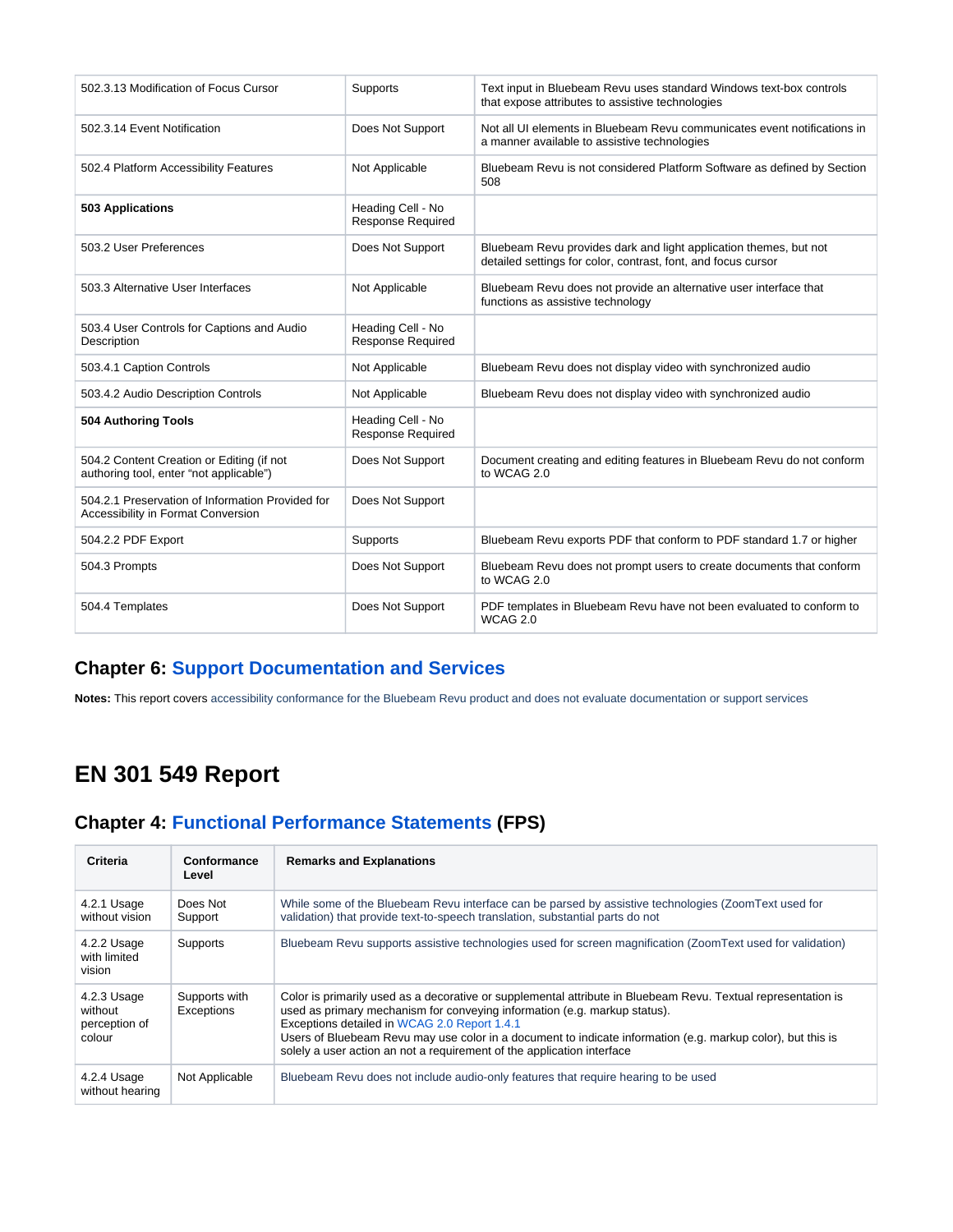| 4.2.5 Usage<br>with limited<br>hearing                     | Not Applicable | Bluebeam Revu does not include audio-only features that require hearing to be used                                                                                                                                                                                                                                                                         |
|------------------------------------------------------------|----------------|------------------------------------------------------------------------------------------------------------------------------------------------------------------------------------------------------------------------------------------------------------------------------------------------------------------------------------------------------------|
| 4.2.6 Usage<br>without vocal<br>capability                 | Not Applicable | Bluebeam Revu does not include features that require speech input                                                                                                                                                                                                                                                                                          |
| 4.2.7 Usage<br>with limited<br>manipulation or<br>strength | Supports       | Bluebeam Revu supports standard input devices such as user-provided keyboards and pointing devices. Some<br>document manipulation may require fine motor controls, but is not required by the Revu user interface. Some<br>convenience features (e.g. keyboard shortcuts) require simultaneous actions, but are not required by the Revu<br>user interface |
| 4.2.8 Usage<br>with limited<br>reach                       | Not Applicable | Bluebeam Revu does not include features that require particular levels of reach or strength to operate                                                                                                                                                                                                                                                     |
| 4.2.9 Minimize<br>photosensitive<br>seizure triggers       | Supports       | Bluebeam Revu conforms to WCAG 2.0 2.3.1                                                                                                                                                                                                                                                                                                                   |
| 4.2.10 Usage<br>with limited<br>cognition                  | Supports       |                                                                                                                                                                                                                                                                                                                                                            |
| 4.2.11 Privacy                                             | Supports       | Bluebeam Revu does not display personally identifiable information. Any privacy concerns when using screen<br>readers can be mitigated by the use of a personal headset                                                                                                                                                                                    |

#### **Chapter 5: [Generic Requirements](http://www.etsi.org/deliver/etsi_en/301500_301599/301549/01.01.02_60/en_301549v010102p.pdf#page=23)**

**Notes:** Bluebeam Revu supports the addition and usage of external peripherals and assistive technologies and is therefore not subject to the Closed Functionality requirements in this chapter

#### **Chapter 6: [ICT with Two-Way Voice Capabilities](http://www.etsi.org/deliver/etsi_en/301500_301599/301549/01.01.02_60/en_301549v010102p.pdf#page=28)**

**Notes:** Bluebeam Revu does not offer two-way voice communication and is therefore not subject to the requirements in this chapter

#### **Chapter 7: [ICT with Video Capabilities](http://www.etsi.org/deliver/etsi_en/301500_301599/301549/01.01.02_60/en_301549v010102p.pdf#page=31)**

**Notes:** Video content in Bluebeam Revu with synchronized voice audio is limited to tutorial videos. Bluebeam Revu users may choose to attach video content to PDF documents. Bluebeam Revu does not provide capabilities for captioning or defining audio descriptions of user-provided video content

| Criteria                                             | <b>Conformance Level</b> | <b>Remarks and Explanations</b> |
|------------------------------------------------------|--------------------------|---------------------------------|
| 7.1.1 Captioning playback                            | Does Not Support         |                                 |
| 7.1.2 Captioning synchronization                     | Does Not Support         |                                 |
| 7.1.3 Preservation of captioning                     | Does Not Support         |                                 |
| 7.2.1 Audio description playback                     | Does Not Support         |                                 |
| 7.2.2 Audio description synchronization              | Does Not Support         |                                 |
| 7.2.3 Preservation of audio description              | Does Not Support         |                                 |
| 7.3 User controls for captions and audio description | Does Not Support         |                                 |

#### **Chapter 8: [Hardware](http://www.etsi.org/deliver/etsi_en/301500_301599/301549/01.01.02_60/en_301549v010102p.pdf#page=32)**

**Notes:** Bluebeam Revu is a software application and is not subject to the requirements in this chapter

#### **Chapter 9: [Web](http://www.etsi.org/deliver/etsi_en/301500_301599/301549/01.01.02_60/en_301549v010102p.pdf#page=39)**

**Notes:** Bluebeam Revu is a Windows desktop application and is not subject to the requirements in this chapter

#### **Chapter 10: [Non-web Documents](http://www.etsi.org/deliver/etsi_en/301500_301599/301549/01.01.02_60/en_301549v010102p.pdf#page=43)**

**Notes:** Bluebeam Revu does not contain non-web documents as described in 10.1 and is not subject to the requirements in this chapter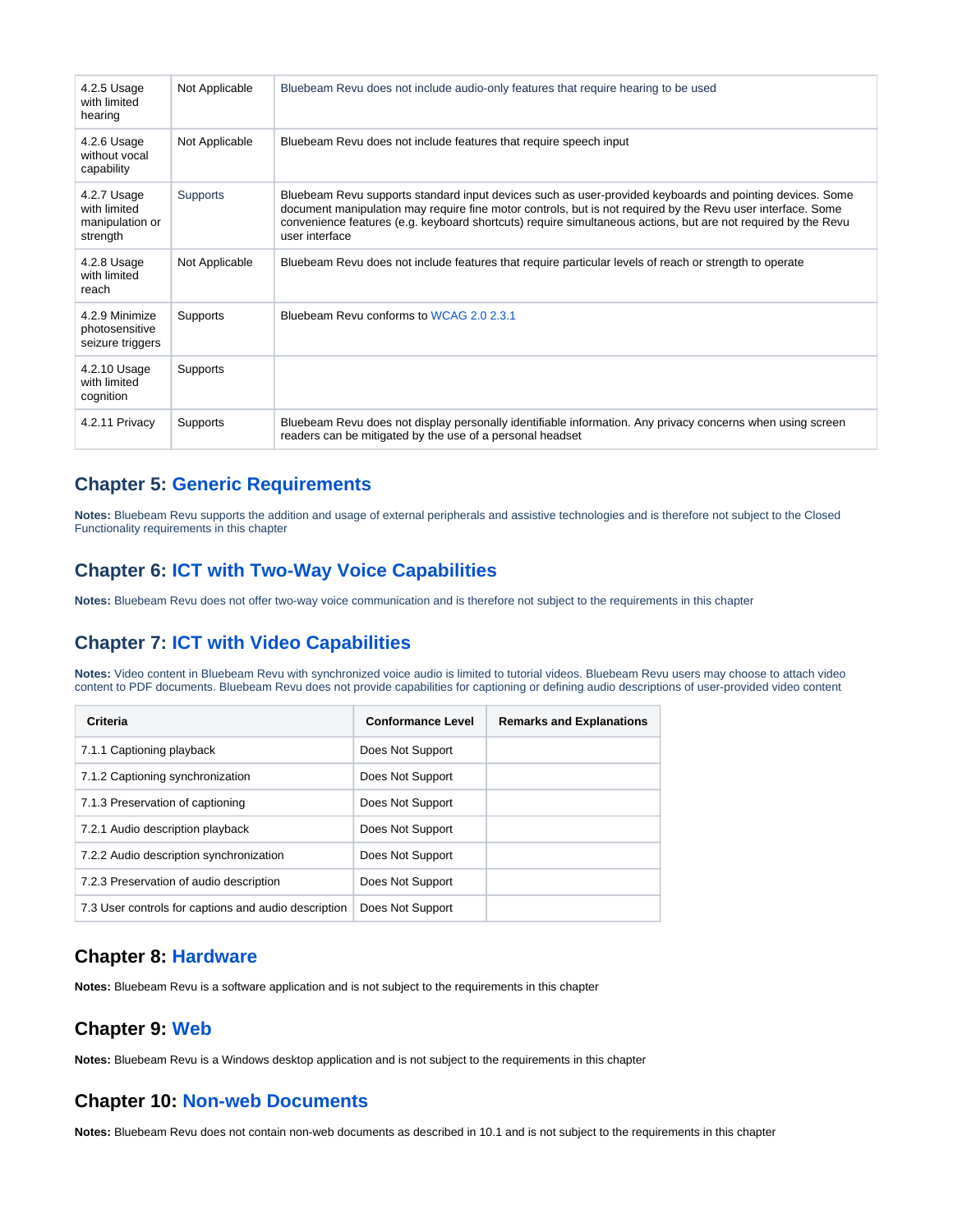# **Chapter 11: [Software](http://www.etsi.org/deliver/etsi_en/301500_301599/301549/01.01.02_60/en_301549v010102p.pdf#page=53)**

| <b>Criteria</b>                                                                                | Conformance<br>Level                          | <b>Remarks and Explanations</b>                                                                                          |
|------------------------------------------------------------------------------------------------|-----------------------------------------------|--------------------------------------------------------------------------------------------------------------------------|
| 11.2.1 Software success criteria (excluding closed<br>functionality)                           | See WCAG 2.0<br>Report                        |                                                                                                                          |
| 11.2.2 Software success criteria (closed<br>functionality)                                     | See WCAG 2.0<br>Report                        |                                                                                                                          |
| 11.3 Interoperability with assistive technology                                                | Heading Cell - No<br>Response Required        |                                                                                                                          |
| 11.3.1 Closed functionality (informative)                                                      | Heading Cell - No<br><b>Response Required</b> |                                                                                                                          |
| 11.3.2 Accessibility services                                                                  | Heading Cell - No<br>Response Required        |                                                                                                                          |
| 11.3.2.1 Platform accessibility service support for<br>software that provides a user interface | See 11.3.2.5 through<br>11.3.2.17             |                                                                                                                          |
| 11.3.2.2 Platform accessibility service support for<br>assistive technologies                  | See 11.3.2.5 through<br>11.3.2.17             |                                                                                                                          |
| 11.3.2.3 Use of accessibility services                                                         | Supports                                      | Bluebeam Revu supports standard platform accessibility services                                                          |
| 11.3.2.4 Assistive technology                                                                  | Not Applicable                                | Bluebeam Revu is not in itself an assistive technology                                                                   |
| 11.3.2.5 Object information                                                                    | Does Not Support                              | See WCAG 2.0 Report 4.1.2                                                                                                |
| 11.3.2.6 Row, column, and headers                                                              | Does Not Support                              | See WCAG 2.0 Report 4.1.2                                                                                                |
| 11.3.2.7 Values                                                                                | Does Not Support                              | See WCAG 2.0 Report 4.1.2                                                                                                |
| 11.3.2.8 Label relationships                                                                   | Does Not Support                              | See WCAG 2.0 Report 3.3.2                                                                                                |
| 11.3.2.9 Parent-child relationships                                                            | Does Not Support                              | Not all parent-child relationships between UI elements can be<br>programmatically determined                             |
| 11.3.2.10 Text                                                                                 | Does Not Support                              | Not all text elements in Bluebeam Revu can be programmatically<br>determined                                             |
| 11.3.2.11 List of available actions                                                            | Does Not Support                              | Not all UI elements in Bluebeam Revu report available actions<br>programmatically                                        |
| 11.3.2.12 Execution of available actions                                                       | Does Not Support                              | Not all UI elements in Bluebeam Revu allow programmatic execution of<br>available actions                                |
| 11.3.2.13 Tracking of focus and selection attributes                                           | Supports                                      | Bluebeam Revu uses visual changes to elements to indicate current<br>text input focus                                    |
| 11.3.2.14 Modification of focus and selection<br>attributes                                    | Supports                                      | Text input in Bluebeam Revu uses standard Windows text-box controls<br>that expose attributes to assistive technologies  |
| 11.3.2.15 Change notification                                                                  | Does Not Support                              | Not all UI elements in Bluebeam Revu communicates event<br>notifications in a manner available to assistive technologies |
| 11.3.2.16 Modifications of states and properties                                               | Does Not Support                              |                                                                                                                          |
| 11.3.2.17 Modifications of values and text                                                     | Does Not Support                              |                                                                                                                          |
| 11.4 Documented accessibility usage                                                            | Heading Cell - No<br><b>Response Required</b> |                                                                                                                          |
| 11.4.1 User control of accessibility features                                                  | Not Applicable                                | Bluebeam Revu is not considered Platform Software as defined by<br>Section 508                                           |
| 11.4.2 No disruption of accessibility features                                                 | Supports                                      |                                                                                                                          |
| 11.5 User preferences                                                                          | Does Not Support                              | Platform settings such as color, contrast, font type, font size, etc. are<br>not honored by Bluebeam Revu                |

# **WCAG 2.0 Report**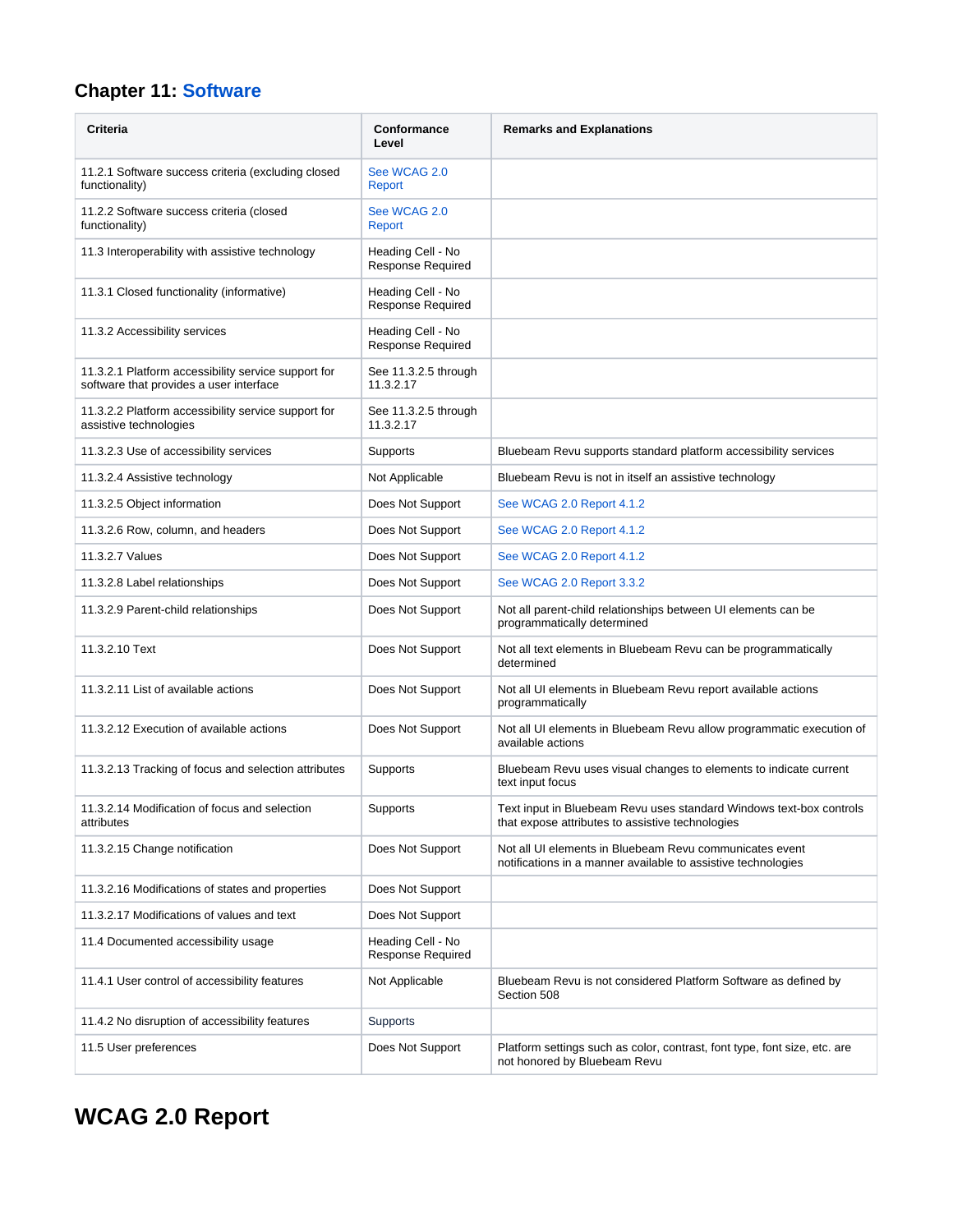**Note:** Bluebeam Revu is Non-Web software and is subject to the following exceptions from the WCAG 2.0 standard as per Section 508 Chapter 2: Scoping requirements.

- Non-Web software shall not be required to conform to the following four Success Criteria in WCAG 2.0:
	- 2.4.1 Bypass Blocks
	- 2.4.5 Multiple Ways
	- 3.2.3 Consistent Navigation
	- 3.2.4 Consistent Identification.
- Non-Web software shall not be required to conform to Conformance Requirement 3 Complete Processes in WCAG 2.0.

## **Success Criteria, Level A**

| <b>Criteria</b>                                                         | Conformance<br>Level        | <b>Remarks and Explanations</b>                                                                                                                                                                                                                                           |
|-------------------------------------------------------------------------|-----------------------------|---------------------------------------------------------------------------------------------------------------------------------------------------------------------------------------------------------------------------------------------------------------------------|
| 1.1.1 Non-text<br>Content                                               | Supports                    | Non-text content in Bluebeam Revu is limited to icons on controls (primarily buttons) that have names and/or<br>tooltips accessible to assistive technologies                                                                                                             |
| 1.2.1 Audio-only<br>and Video-only<br>(Prerecorded)                     | Not Applicable              | Bluebeam Revu does not contain Audio-only or Video-only content                                                                                                                                                                                                           |
| 1.2.2 Captions<br>(Prerecorded)                                         | Does Not<br>Support         | The only synchronized media in Bluebeam Revu are tutorial videos (not critical for the operation of the<br>software). Captions are not provided for tutorial videos                                                                                                       |
| <b>1.2.3 Audio</b><br><b>Description or</b><br><b>Media Alternative</b> | Supports                    | The only synchronized media in Bluebeam Revu are tutorial videos. Equivalent content describing the<br>functionality of the software is available in the Help files                                                                                                       |
| 1.3.1 Info and<br><b>Relationships</b>                                  | Supports                    | Bluebeam Revu uses UI organization controls such as Group Boxes, Collapse Panels and other textual<br>interface cues to indicate relationships between components                                                                                                         |
| 1.3.2 Meaningful<br>Sequence                                            | Does Not<br>Support         | Meaningful sequence (such as tab order) is not consistently accurate or programmatically determinable by<br>assistive technologies                                                                                                                                        |
| 1.3.3 Sensory<br><b>Characteristics</b>                                 | Does Not<br>Support         | While labels and instructions display in close proximity to corresponding input elements, the relationships<br>cannot be programmatically determined by assistive technologies                                                                                            |
| 1.4.1 Use of Color                                                      | Supports With<br>Exceptions | Color is generally not used as the only visual means of conveying information in Bluebeam Revu<br>Exceptions:                                                                                                                                                             |
|                                                                         |                             | On documents with a temporary scale (can appear in View Mode, Studio Sessions, and on restricted<br>٠<br>documents) the scale is highlighted in orange on the Measurements Panel, Navigation Bar, and<br>Calibration Dialog to indicate the temporary status of the scale |
| 1.4.2 Audio Control                                                     | Not Applicable              | Bluebeam Revu does not contain audio content                                                                                                                                                                                                                              |
| 2.1.1 Keyboard                                                          | Does Not<br>Support         | While the majority of features in Bluebeam Revu can be operated through a keyboard interface, some<br>specialized UI components (Markups List, Tool Chest, Thumbnails, etc), as well as some document and<br>markup interactions, do not provide a keyboard interface     |
| 2.1.2 No Keyboard<br>Trap                                               | Supports                    | Bluebeam Revu contains no components where keyboard users can be trapped in a subset of content                                                                                                                                                                           |
| $2.2.1$ Timing<br>Adjustable                                            | Supports                    | Bluebeam Revu contains no time limits on use of content or functionality                                                                                                                                                                                                  |
| 2.2.2 Pause, Stop,<br>Hide                                              | Not Applicable              | Bluebeam Revu does not include moving, blinking, scrolling, or auto-updating information                                                                                                                                                                                  |
| 2.3.1 Three<br><b>Flashes or Below</b><br>Threshold                     | Supports                    | Flashing Indicators (such as Studio Session notifications) do not flash more than three times in any one<br>second                                                                                                                                                        |
| 2.4.1 Bypass<br><b>Blocks</b>                                           | Not Applicable              | Non-web software exempted from WCAG 2.0 as per Section 508 Chapter 2                                                                                                                                                                                                      |
| 2.4.2 Page Titled                                                       | Supports                    | Panels and Dialogs in Bluebeam Revu have descriptive titles                                                                                                                                                                                                               |
| 2.4.3 Focus Order                                                       | Does Not<br>Support         | Not all panels and dialogs in Bluebeam Revu follow a logical tab order                                                                                                                                                                                                    |
| 2.4.4 Link Purpose<br>(In Context)                                      | Supports                    | The purpose of links in Bluebeam Revu as stipulated in 2.4.4 can be determined from the link text alone or<br>from the link text together with its context                                                                                                                |